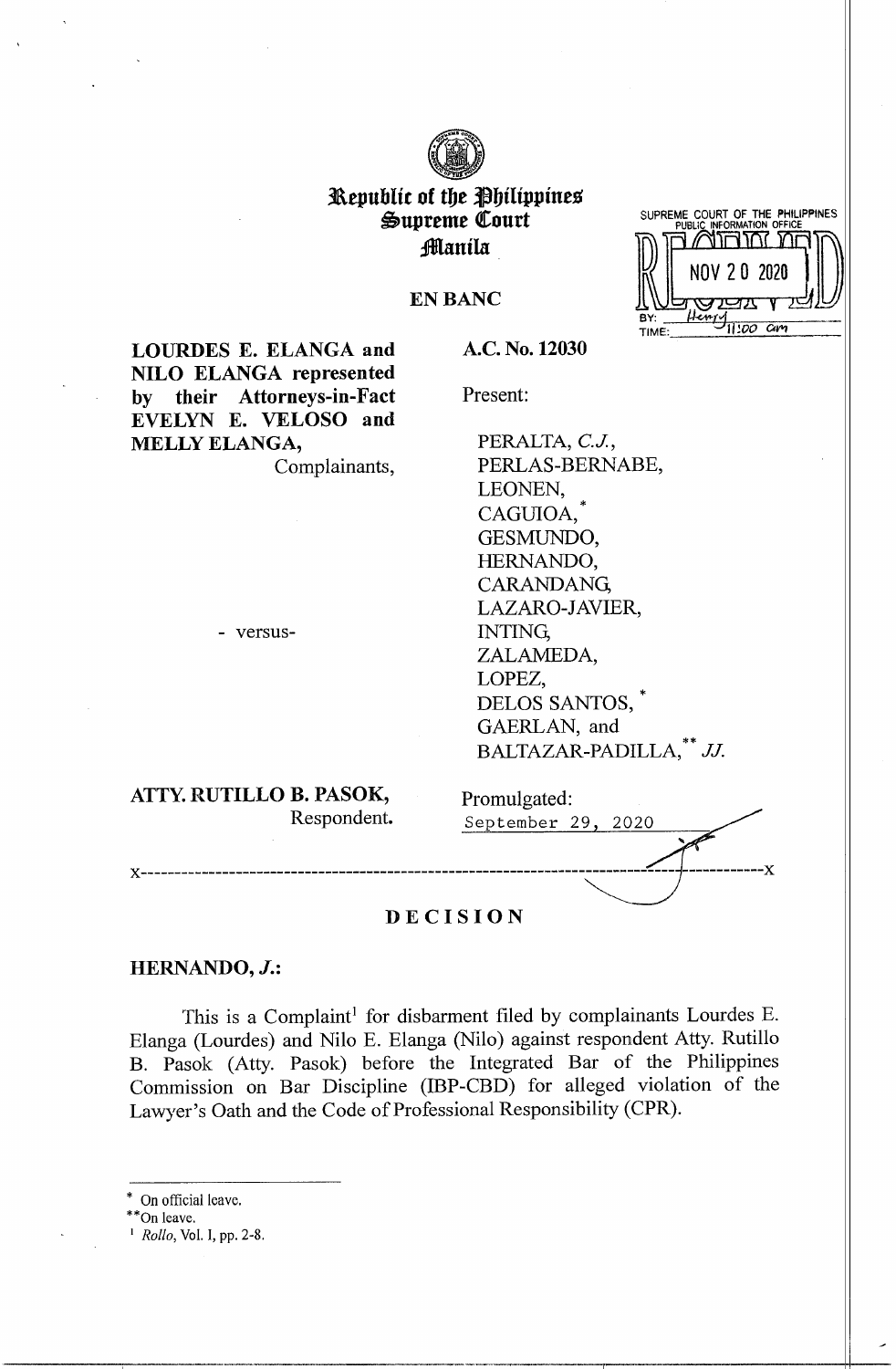# **The Facts:**

Atty. Pasok is the legal counsel of the plaintiffs<sup>2</sup> in Civil Case No. 204 against the Elangas for Partition, Recovery of Ownership and Possession, Accounting and Share, Attorney's Fees and Damages pending before Branch 15 of the Regional Trial Court (RTC) of Cotabato City.<sup>3</sup> Lourdes is the eldest sister of the plaintiffs and Nilo is her son.<sup>4</sup>

The clients of Atty. Pasok alleged that the Elangas failed to deliver a copy of the Original Certificate of Title No. V-2044 which is in their possession after Nilo redeemed the lot from the Development Bank of the Philippines (DBP). Conversely, Lourdes and Nilo argued that the plaintiffs did not reimburse them for the redemption of the lot.

In a March 25, 2002 Decision,<sup>5</sup> Branch 15 of the RTC of Cotabato City required the clients of Atty. Pasok to reimburse Nilo the amount of P 162,178.03 representing the redemption price plus interest, penalties, as well as damages and attorney's fees. On appeal, the Court of Appeals deleted the awards for damages, attorney's fees, and appearance fees.<sup>6</sup> The said decision became final and executory.<sup>7</sup> Despite failing to settle their obligation, the plaintiffs still demanded for the delivery of the copy of the title of the property. <sup>8</sup>As impressed upon the Court, the said civil case is still in the execution stage.

Relevantly, Lourdes and Nilo alleged that during the pendency of Civil Case No. 204, Atty. Pasok entered into a series of transactions involving the subject lot under litigation, *viz.:* 

a.) [Notarization] of a Deed of Extra-Judicial Partition<sup>9</sup> dated 7 May 1999 which complainant Lourdes Elanga denied having signed, hence [the] allegation of forgery and falsification;

b.) [Notarization] of a Real Estate Mortgage<sup>10</sup> dated 8 October 2001, without the knowledge and consent of complainants [Lourdes and Nilo Elanga as well as the trial court];

<sup>&</sup>lt;sup>2</sup> Heirs of Deceased Spouses Gregorio Erazo, Sr. and Felomina Esgrina, namely: Catalina Erazo Dela Gracia, Rosario Erazo Baladiang, Herman Erazo, Florentino Erazo, Rebecca Erazo Esteral, Narcisa Erazo Esteral, Gregorio Erazo, Jr. and Francisco Erazo; id. at 19.

<sup>3</sup> *Rollo,* Vol. I, p. 3.

<sup>&</sup>lt;sup>4</sup> Id. at 245.

*<sup>5</sup>*Id. at 19-20.

<sup>&</sup>lt;sup>6</sup> Id. at 106-114; docketed as CA-G.R. CV No. 79925; Decision dated June 29, 2010 penned by Associate Angelita A. Gacutan and concurred in by Aswsociate Justices Rodrigo F. Lim, Jr. and Nina G. Antonio-Valenzuela.

 $^7$  Id. at 389.<br><sup>8</sup> Id. at 3-4, 53.

<sup>&</sup>lt;sup>9</sup> Id. at 21-23.

<sup>10</sup> Id. at 26-28.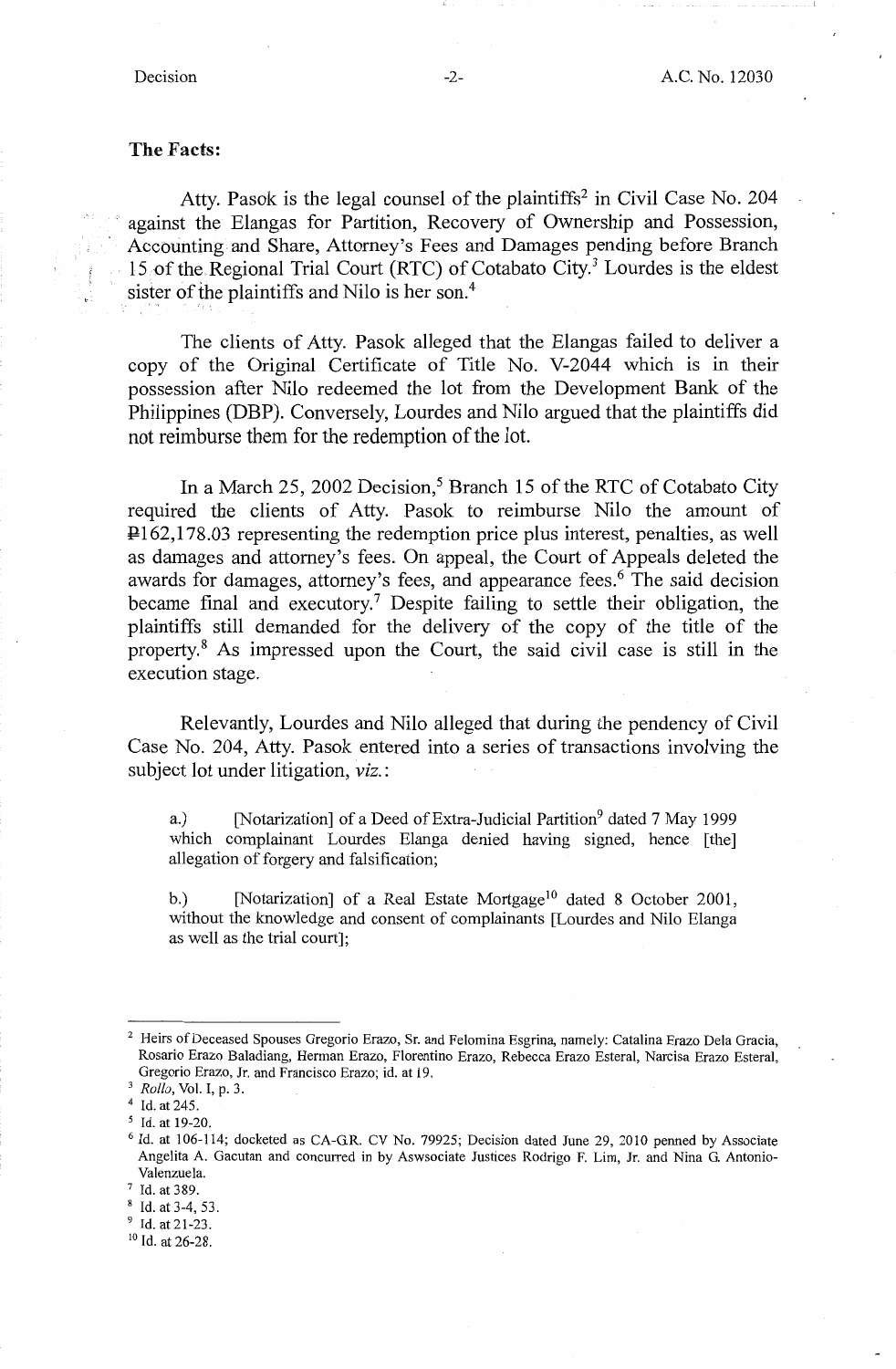c.) Agreement<sup>11</sup> dated 8 October 2001 signed by respondent [Atty. Pasok] with his clients indicating the receipt of the proceeds of the said mortgage [in] the amounts of P23,782.00 and P162,178.03];

d.) Promissory Note<sup>12</sup> dated 8 October 2001 notarized by respondent [Atty. Pasok relative] to the above stated Real Estate Mortgage[;]

e.) Receipt [by] respondent [Atty. Pasok] of the amount of P 23,782.00 from the proceeds of the above stated Real Estate Mortgage transaction;

f.) Alleged retention by respondent [Atty. Pasok] of P162,178.03, the amount paid by complainant Nilo Elanga to redeem the subject lot from the  $bank.<sup>13</sup>$ 

In his Answer, 14 Atty. Pasok denied falsifying the signature of Lourdes in the Deed of Extra-Judicial Partition. 15 He claimed that his clients and the Elangas met with him personally because they have settled their differences. During the meeting, they executed the Deed of Extra-Judicial Partition in anticipation of the urgent sale of the subject  $\text{lot.}^{16}$  He countered that the Elangas refused to deliver the copy of the title of the lot and to receive the reimbursement from the plaintiffs. 17 In addition, he admitted that he prepared and notarized the Deed of Extra-Judicial Partition, and that Lourdes signed the said document personally before him. 18 Likewise, he averred that he received the amount of  $\text{\textsterling}23,782.00$  from his clients as reimbursement for his transportation expenses. <sup>19</sup>

Notably, in a Joint Affidavit<sup>20</sup> dated October 4, 2012, Atty. Pasok's clients stated that they paid him  $\text{\textsterling}23,782.00$  as part of his attorney's fees.<sup>21</sup>

In their Reply,  $2^2$  the Elangas contended that Atty. Pasok allowed his clients to mortgage the subject property without their (Elangas) conformity despite his knowledge that Civil Case No. 204 was still pending and even notarized the document evidencing the mortgage and received a portion of the proceeds of the mortgage. 23

<sup>11</sup>Id. at 29. 12 Id. at 30. 13 *Rollo,* Vol. II, p. 855. 14 *Rollo,* Vol. I, pp. 32-68.

<sup>15</sup> Id. at 36.

 $^{16}$  Id. at 51.<br> $^{17}$  Id. at 55.

<sup>&</sup>lt;sup>18</sup> Id. at 59, 179.<br><sup>19</sup> Id. at 60-62, 181-182.<br><sup>20</sup> Id. at 91-94.<br><sup>21</sup> Id. at 92.

<sup>&</sup>lt;sup>22</sup> Id. at 153-161.<br><sup>23</sup> Id. at 155-156, 202-203.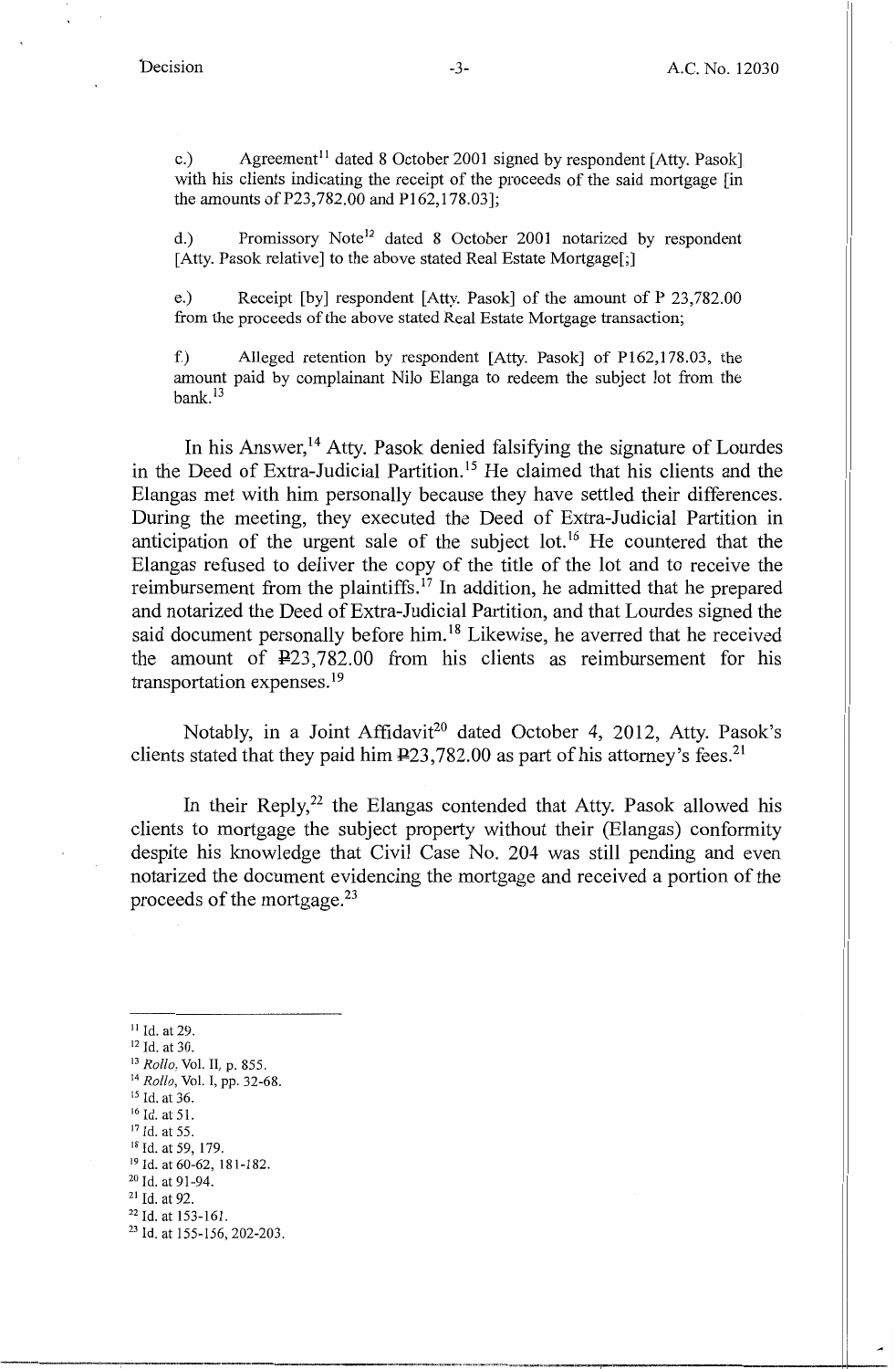## **Report and Recommendation of the IBP:**

In a Report and Recommendation<sup>24</sup> dated February 26, 2014, the Investigating Commissioner<sup>25</sup> of the IBP-CBD found that Atty. Pasok violated the provisions of the CPR and the Lawyer's Oath, as follows:

x x x [R]espondent's participation as a notary public in the execution of Real Estate Mortgage x x x of the property subject of litigation without the knowledge and consent of the petitioners and of the Court; and this despite his knowledge that the TITLE of the property is in [the] possession of the petitioners; the preparation and execution of an Agreement dated October 8, 2002 x x x simultaneous with the execution of the Real Estate Mortgage wherein he allowed Francisco Erazo to get the share of Lourdes Elanga without minding the fact that Francisco Erazo (respondent's client), and Lourdes Elanga are opposing parties in Civil Case No. 204, thus, it was impossible for Francisco *to* represent Lourdes; that respondent notarized the Real Estate Mortgage even without the signatures of Lourdes Elanga (co-owner of the property) and Nilo Elanga; that respondent together with his clients, received the amount of P400,000.00 out of the said Real Estate Mortgage transaction wherein [Atty. Pasok] received the amount of P23,782.00 as stated [in the] said Agreement; and that respondent retained the amount of P162,178.03, wherein said amount [was] not [turned over to] herein complainants [Lourdes and Nilo] ( defendants in the civil case) nor said amount was consigned to the court. 26

The Investigating Commissioner recommended that Atty. Pasok be reprimanded.<sup>27</sup>

In Resolution<sup>28</sup> No. XXI-2015-149, the IBP-BOG adopted the findings of the Investigating Commissioner with modification as to the recommended penalty in that Atty. Pasok should be suspended from the practice of law for one (1) year. The **IBP-BOG** found that Atty. Pasok violated Rules 1.01, 1.02 and 1.03 of Canon 1 of the **CPR** as well as the Lawyer's Oath.

Aggrieved, Atty. Pasok filed a Motion for Reconsideration<sup>29</sup> which the IBP-BOG denied in its Resolution<sup>30</sup> No. XXI-2017-865.

Undeterred, Atty. Pasok filed a Petition for Review<sup>31</sup> assailing the IBP-BOG's Resolutions before the Court which We referred to the Office of the Bar Confidant (OBC) for its evaluation, report and recommendation.

<sup>24</sup> Id. at 245-250.<br><sup>25</sup> Suzette A. Mamon.<br><sup>26</sup> *Rollo*, Vol. I, p. 248.<br><sup>27</sup> Id. at 249-250.<br><sup>28</sup> Id. at 244.<br><sup>29</sup> Id. at 251-279.<br><sup>30</sup> Rollo, Vol. II, pp. 407-408.

 $31$  Id. at 419-505.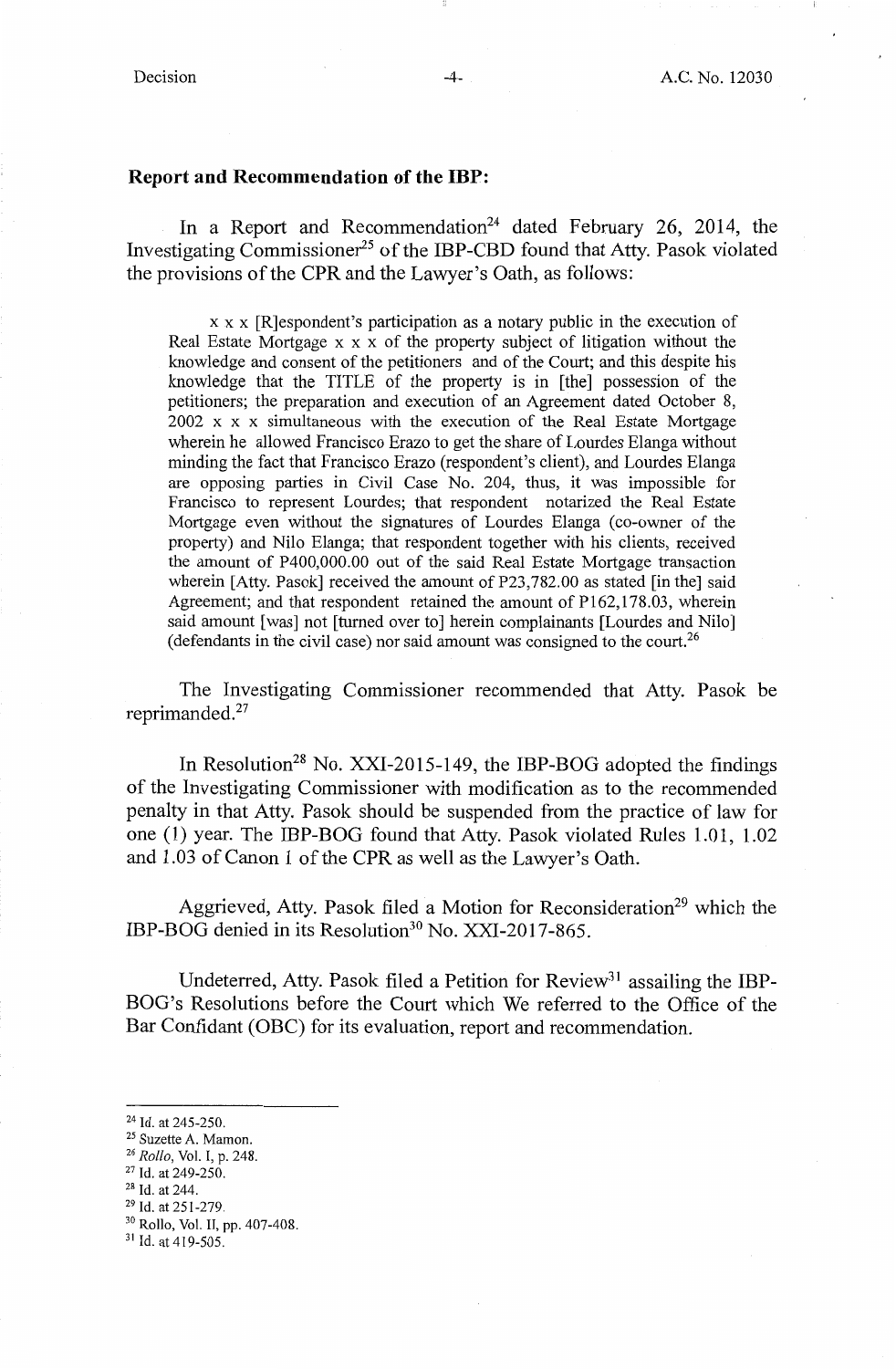## **Report and Recommendation of the OBC:**

In a Report and Recommendation<sup>32</sup> dated July 18, 2019, the OBC recommended the suspension of Atty. Pasok from the practice of law for three (3) years given that he committed several infractions.

The OBC found Atty. Pasok's participation as a notary public in the Deed of Extra-Judicial Partition and the Deed of Real Estate Mortgage highly improper considering that he knew that the copy of the title was still with the Elangas and that they (Elangas) did not sign the said documents. Similarly, the OBC found that Atty. Pasok was being dishonest when he signed an Agreement allowing one of his clients (Francisco Erazo) to receive Lourdes's share even if they were opposing parties in a pending civil case.<sup>33</sup>

Also, the OBC found as inappropriate and irregular Atty. Pasok's receipt of  $\text{\texttt{P23,782.00}}$  and  $\text{\texttt{P162,178.03}}$  from the proceeds of the mortgage agreement which he himself notarized.

Taking these into account, the OBC found that Atty. Pasok had fallen short of the high standard of morality, honesty, integrity and fair dealing required of him as a lawyer. Atty. Pasok used his knowledge of the law to secure undue gains for himself even when he knew that the practice of law is imbued with public interest and that he has duties to his clients, his fellow lawyers, the courts, and the public to act in accordance with the law.<sup>34</sup>

## **The Ruling of the Court**

The Court adopts the findings of the OBC but modifies its recommended penalty to suspension from the practice of law for five (5) years, revocation of his current notarial commission, if any, and disqualification from being commissioned as notary public for five (5) years.

Atty. Pasok argues that the instant Complaint was not properly notarized.35 He asserts that Lourdes was ill and bedridden in Sultan Kudarat during the execution of the Complaint and that Nilo could not have personally appeared before the notary public whose office is in Malabon City. Moreover, he claims that the attorneys-in-fact of the Elangas who permanently reside in Marilao, Bulacan, could have brought the prepared Complaint to Sultan Kudarat for Lourdes and Nilo to sign; thus, the same was not personally signed and sworn to before the notary public in Malabon City.<sup>36</sup>

33 Id.

<sup>32</sup> Id. at 855-857.

<sup>34</sup> Id.

*<sup>35</sup>*See *Rollo,* Vol. I, p. 11.

<sup>36</sup> *Rollo,* Vol. II, pp. 444-446.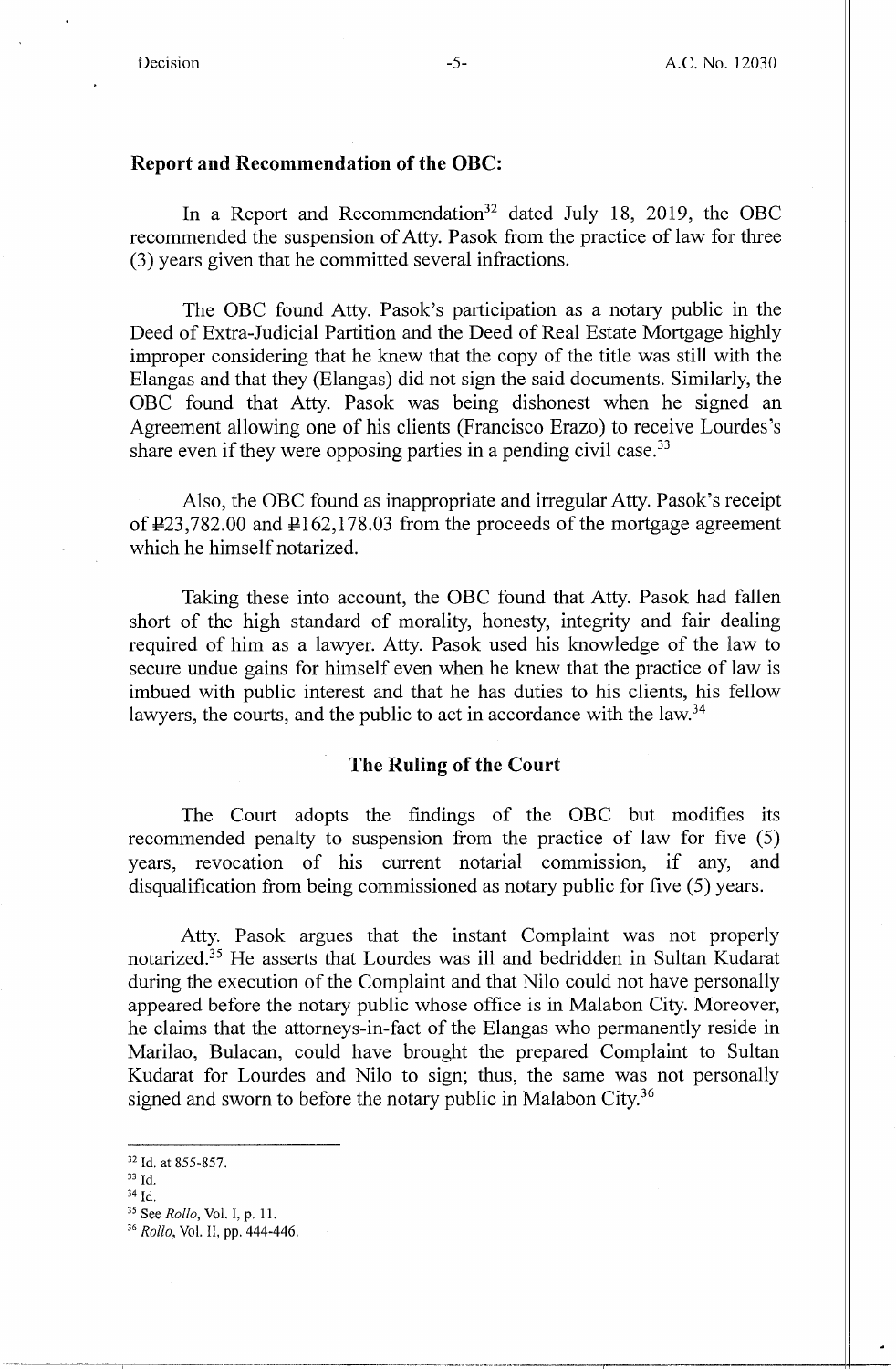Moreover, Atty. Pasok avers that the IBP-BOG did not clearly state the facts and its reasons for increasing the penalty to a one-year suspension, contrary to Section 12, Rule 139- $\overline{B}^{37}$  of the Rules of Court.<sup>38</sup> In the same manner, Atty. Pasok argues that the Investigating Commissioner's Report and Recommendation tackled issues which were not raised in the Complaint.<sup>39</sup>

### **Our Ruling**

Atty. Pasok's contentions fail to persuade.

Atty. Pasok's claim of irregularity in the notarization of the instant Complaint is speculative at best and not supported by proof. His arguments were pure conjectures and unverified. Moreover, he did not convincingly demonstrate that it was absolutely impossible for the Elangas to appear before the notary public in Malabon City. In any case, assusming that the Elangas did not personally appear before the notary public, such defect is not fatal to the Complaint's validity. In line with this, Section 11, Rule 139-B of the Rules of Court states:

**SEC. 11.** *Defects.* - No defect in a complaint, notice, answer, or in the proceeding or the Investigator's Report shall be considered as substantial unless the Board of Governors, upon considering the whole record, finds that such defect has resulted or may result in a miscarriage of justice, in which event the Board shall take such remedial action as the circumstances may warrant, including invalidation of the entire proceedings. <sup>40</sup>

The alleged defect in the notarization of the Complaint could not be considered substantial and did not result in a miscarriage of justice since Atty. Pasok was able to fully participate in the proceedings before the IBP. Atty. Pasok did not submit proof to substantiate his allegations. Additionally, there is a presumption of regularity<sup>41</sup> in the performance of duty by the notary public that he notarized the Complaint in accordance with the rules, absent clear and convincing proof to the contrary.

<sup>&</sup>lt;sup>37</sup> SEC. 12. *Review and decision by the Board of Governors.* - (a) Every case heard by an investigator shall be reviewed by the IBP Board of Governors upon the record and evidence transmitted to it by the Investigator with his report. The decision of the Board upon such review shall be in writing and shall clearly and distinctly state the facts and the reasons on which it is based. It shall be promulgated within a period not exceeding thirty (30) days from the next meeting of the Board following the submittal of the Investigator's report.

<sup>(</sup>b) If the Board, by the vote of a majority of its total membership, determines that the respondent should be suspended from the practice of law or disbarred, it shall issue a resolution setting forth its findings and recommendations which, together with the whole record of the case, shall forthwith be transmitted to the Supreme Court for final action.

x x x x<br><sup>38</sup> *Rollo*, Vol. II, pp. 450-452.<br><sup>39</sup> Id. at 469-470.<br><sup>40</sup> RULES OF COURT, Rule 139-B, § 11.

<sup>&</sup>lt;sup>41</sup> See Lozano v. Fernandez, G.R. No. 212979, February 18, 2019 citing *Heirs of Spouses Liwagon v. Heirs of Spouses Liwagon,* 748 Phil. 675, 686 (2014).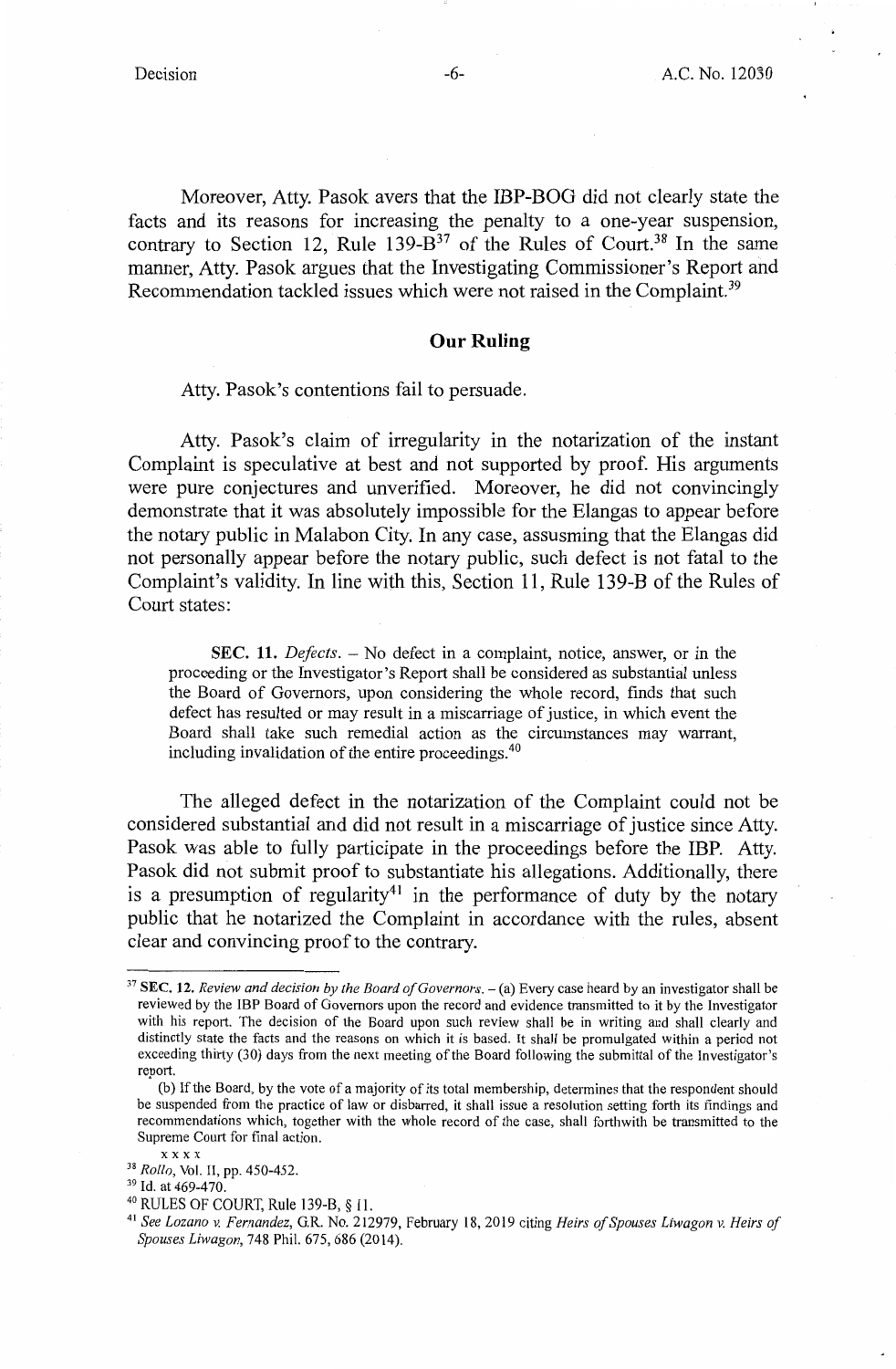Likewise, we are not convinced with Atty. Pasok's contention that the IBP-BOG did not explain the basis for its recommendation to increase the penalty to a suspension of one year. The IBP-BOG specifically indicated in its Resolution that it approved the Report and Recommendation of the Investigating Commissioner and thereby made the same an integral part of Resolution No. XXI-2015-149.<sup>42</sup> Moreover, the IBP-BOG clearly stated in the same Resolution that Atty. Pasok violated Canon 1, Rules 1.01, 1.02 and 1.03 of the CPR, hence, it recommended the penalty of one (1 )-year suspension from the practice of law. Such ratiocination, however brief, suffices since the Investigating Commissioner already adequately provided the details in the Report and Recommendation which the IBP-BOG expressly adopted. Besides, the resolutions of the IBP-BOG are only recommendatory and always subject to the Court's review.43 Thus, the IBP-BOG's Resolution cannot be deemed as a final decision in this administrative case since the Court is vested with the power to either affirm, modify or reverse the IBP-BOG's Resolutions.

Atty. Pasok further argues that the Report and Recommendation tackled issues which were not raised in the Complaint. 44 This argument is bereft of merit. Suffice it to state that the Court has the authority to look into relevant issues pursuant to its disciplinary power,  $45$  especially when the important details were provided in the Complaint and the subsequent pleadings of both parties. Here, we find that the Complaint sufficiently raised the pertinent issues which needed to be resolved.

With regard to the substantive issues, the Elangas<sup>46</sup> alleged that Atty. Pasok allowed the mortgage<sup>47</sup> and even notarized the document evidencing the same despite knowing the pendency of Civil Case No. 204 and that the copy of the title of the subject lot was in the Elangas' possession. Purportedly, Lourdes and Nilo were likewise not made aware of the mortgage as they alleged that the signature of Lourdes was forged. Furthermore, Atty. Pasok allowed Francisco to receive Lourdes's share from the proceeds of the mortgage despite knowing that Francisco and Lourdes were opposing parties in the civil case. To make matters worse, the Agreement<sup>48</sup> provided that Atty. Pasok received  $\overline{P}23,782.00$  as part of the proceeds of the mortgage transaction. Undeniably, Atty. Pasok's receipt of part of the proceeds of the mortgage is highly irregular. Additionally, the Agreement was signed only by the plaintiffs and Atty. Pasok. Lourdes's signature is noticeably absent as supposedly, her brother Francisco, would receive her share. Yet, there was no proof presented showing that Lourdes actually agreed to this arrangement.

<sup>42</sup>*Rollo,Volo.* 1, p. 244. 43 *Heirs of Tan,* & *v. Beltran,* 805 Phil. 1, 7 (2017) citing *Spouses Williams v. Enriquez,* 722 Phil. 102, 109 (2013).<br><sup>44</sup> Rollo, Vol. II, pp. 469-470.

<sup>45</sup> *See OCA v. Judge Paderanga*, 505 Phil. 143, 154 (2005).<br><sup>46</sup> *Rollo*, Vol. I, pp. 209-210. 47 Id. at 26-28.

<sup>48</sup> Id. at 29.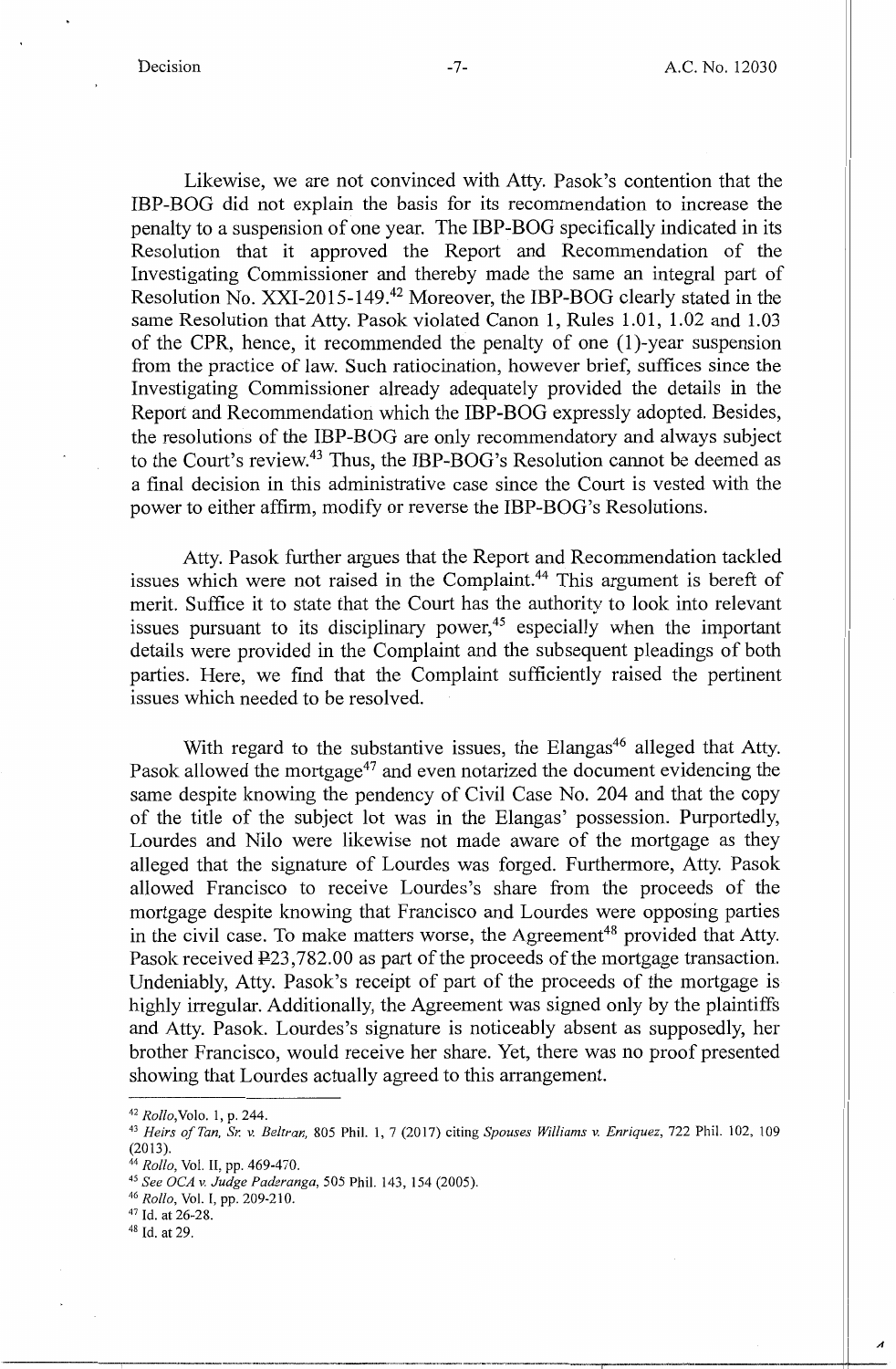Moreover, in the same Agreement, Atty. Pasok also received  $\text{P162,178.03}$  from the proceeds of the mortgage supposedly for delivery and deposit to DBP to facilitate the release of the owner's copy of the title of the subject lot. This is questionable given that the said amount should be given to the Elangas and not to DBP since the Elangas already redeemed the subject lot from DBP. Curiously, though, according to Catalina Erazo Dela Gracia ( one of Atty. Pasok's clients), in her Affidavit<sup>49</sup> dated October 15, 2015, they (the plaintiffs} gave the said amount to the Sheriff to tum over to Lourdes and Nilo. Since the Elangas refused to receive the same, the money was returned to Catalina and not to Atty. Pasok as alleged by Lourdes and Nilo. Nevertheless, regardless of who actually received the money, it was improper for Atty. Pasok to be among the recipients of the proceeds of the mortgage.

To stress, Atty. Pasok notarized the document evidencing the Real Estate Mortgage and received part of the proceeds thereof as expressly stated in the Agreement, specifically in the amounts of  $\text{\texttt{P162,178.03}}$  and  $\text{\texttt{P23,782.00}}$ . By notarizing the mortgage document and subsequently receiving part of the proceeds thereof, Atty. Pasok violated Rule 4, Section 3 of the 2004 Rules of Notarial Practice which states:

> SEC. 3. Disqualifications.  $-$  A notary public is disqualified from performing a notarial act if he:

**xxxx** 

(b) will receive, as a direct or indirect result, any commission, fee, advantage, right, title, interest, cash, property, or other consideration, except as provided by these Rules and by law;  $x \times x^{50}$ 

Otherwise stated, Atty. Pasok was disqualified from notarizing the Real Estate Mortgage document since he will directly or indirectly gain from the mortgage's proceeds, as he in fact did thereafter.

The Elangas consistently asserted that Lourdes's signature in the Deed of Extra-Judicial Partition was forged. To prove this claim, they asked for Lourdes's signatures in relevant documents to be professionally examined. Notwithstanding this, they insisted that Atty. Pasok allowed Lourdes's signature to be forged in the said document.<sup>51</sup> The Court will have to refrain from resolving this contention since "[d]isbarment proceedings based on falsification or forgery of public documents should not be the occasion to establish the falsification or forgery. Such bases should first be duly and competently established either in criminal or civil proceedings appropriate for that purpose."<sup>52</sup>

<sup>49</sup> Id. at 296-297.

*so* 2004 Rules on Notarial Practice, A.M. No. 02-8-13-SC, July 6, 2004, Rule 4, § 3.

<sup>&</sup>lt;sup>52</sup> Flores-Salado v. Atty. Villanueva, Jr., 796 Phil. 40, 43 (2016).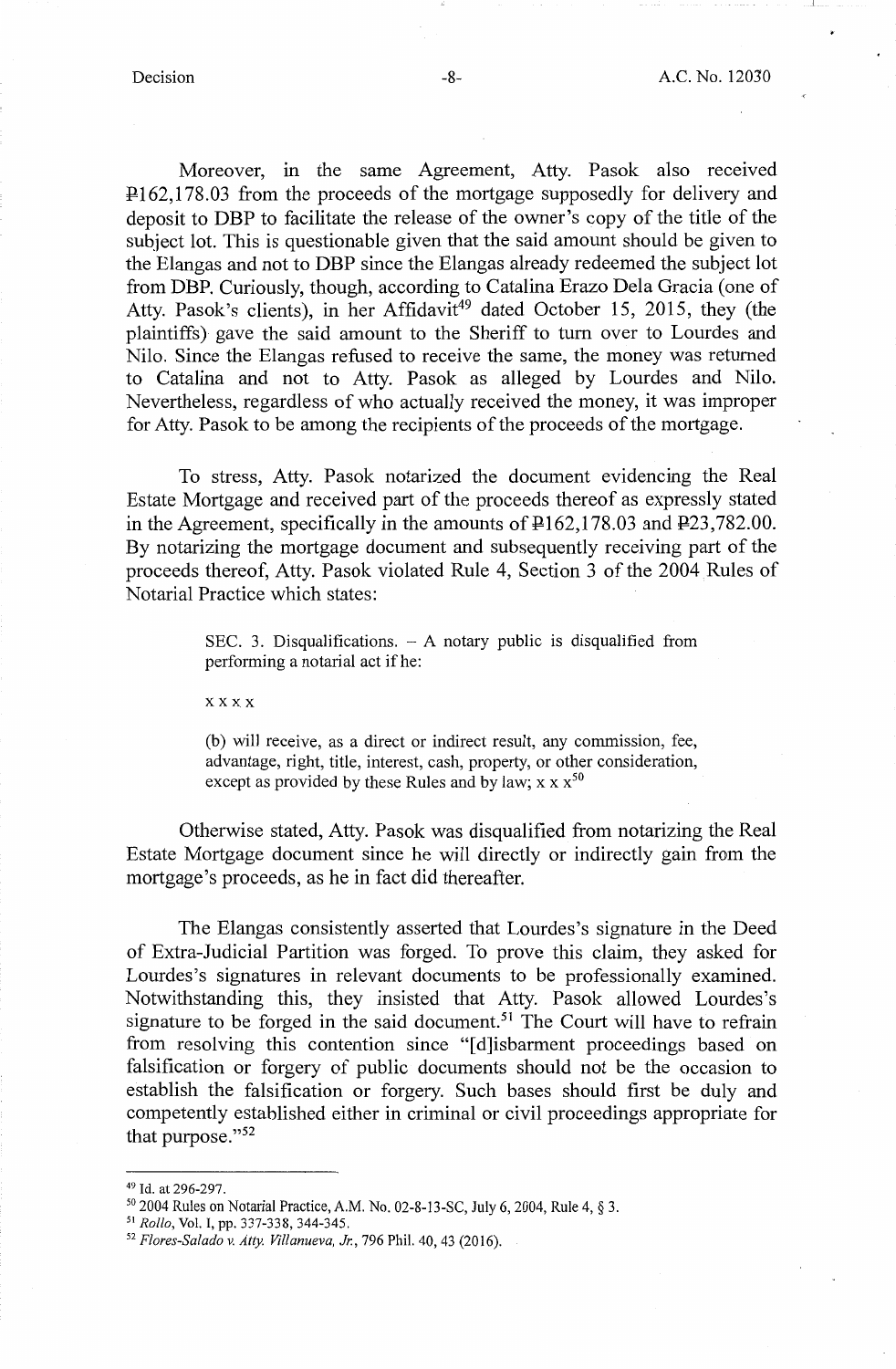"[T]he quantum\_ of proof necessary for a finding of guilt in a disbarment case is substantial evidence or that amount of relevant evidence that a reasonable mind might accept as adequate to support a conclusion. The complainant has the burden of proving his allegations against respondents."<sup>53</sup> In the case at bench, the Elangas proved with substantial evidence that Atty. Pasok committed several infractions pertaining to his participation in relevant documents concerning the opposing parties not only as a retained counsel but also as a notary public, and which involved monetary considerations which he improperly received.

In light of these circumstances, the Court finds that Atty. Pasok violated Rules 1.01, 1.02 and 1.03 of Canon 1 as well as Rule 16.01 of Canon 16 of the CPR, as follows:

CANON 1 - A LAWYER SHALL UPHOLD THE CONSTITUTION, OBEY THE LAWS OF THE LAND AND PROMOTE RESPECT FOR LAW OF AND LEGAL PROCESSES.

Rule  $1.01 - A$  lawyer shall not engage in unlawful, dishonest, immoral or deceitful conduct.

Rule  $1.02 - A$  lawyer shall not counsel or abet activities aimed at defiance of the law or at lessening confidence in the legal system.

Rule  $1.03 - A$  lawyer shall not, for any corrupt motive or interest, encourage any suit or proceeding or delay any man's cause.

xxxx

CANON 16 - A LAWYER SHALL HOLD IN TRUST ALL MONEYS AND PROPERTIES OF HIS CLIENT THAT MAY COME INTO HIS POSSESSION.

Rule  $16.01 - A$  lawyer shall account for all money or property collected or received for or from the client.

Likewise, he violated the Lawyer's Oath<sup>54</sup> when he did not conduct himself as a lawyer according to the best of his knowledge and discretion with all good fidelity to the courts as well as to his clients.

Considering the totality of the circumstances in the present case, We find it apt to modify the recommendation of the OBC by increasing the

*<sup>53</sup> Vantage Lighting Philippines, Inc. v. Dino, 11'.,* A.C. Nos. 7389 & 10596, July 2, 2019 citing *Cabas v. Sususco, 787 Phil.* 167, 174 (2016), as cited in *Reyes v. Nieva, 794 Phil.* 360, 379 (2016).<br><sup>54</sup> I, x x x do solemnly swear that I will maintain allegiance to the Republic of the Philippines, I will support

its Constitution and obey the laws as well as the legal orders of the duly constituted authorities\_therein; I will do no falsehood, nor consent to the doing of any in court; I will not wittingly or willingly promote or sue any groundless, false, or unlawful suit, nor give aid nor consent to the same; I will delay no man for money or malice, and will conduct myself as a lawyer according to the best of my knowledge and discretion with all good fidelity as well to the courts as to my clients; and I impose upon myself this voluntary obligation without any mental reservation or purpose of evasion. So help me God.54 (Emphasis supplied)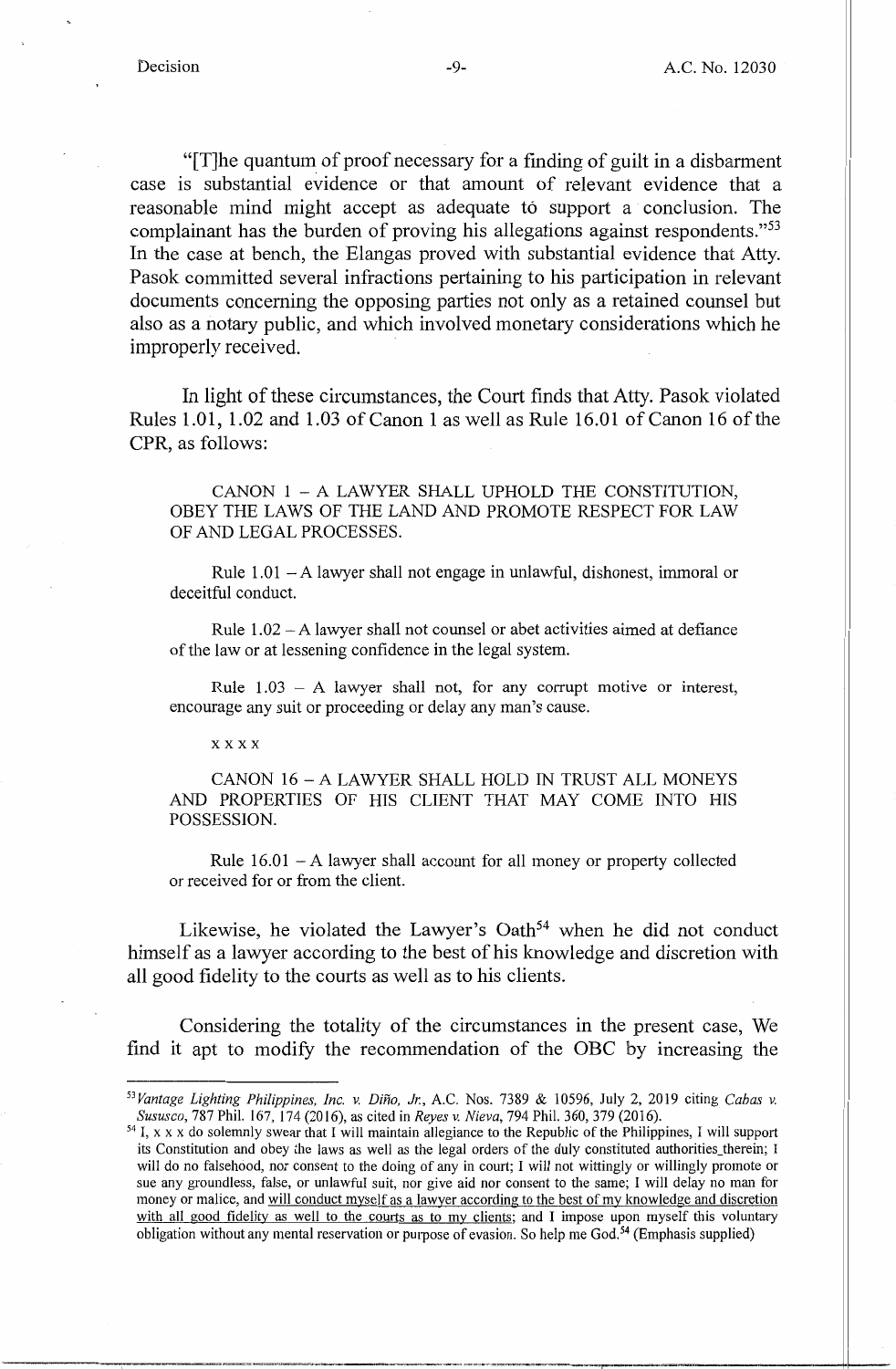penalty of suspension to five (5) years from the practice of law upon Atty. Pasok effective upon receipt of this Resolution for violating the Lawyer's Oath, Rules 1.01, 1.02 and 1.03, Canon 1, Rule 16.01, Canon 16 of the CPR, and Section 3, Rule 4 of the 2004 Rules on Notarial Practice,<sup>55</sup> as well as revocation of his current notarial commission, if any, and disqualification from being commissioned as notary public for five (5) years.

The infraction which Atty. Pasok committed as a notary public merits a revocation of his incumbent commission, if any, and a disqualification from being commissioned as a notary public for five (5) years. Withal, Atty. Pasok should bear in mind that "[l]awyers commissioned as notaries public are mandated to discharge with fidelity the duties of their offices, such duties being dictated by public policy and impressed with public interest."<sup>56</sup> Indeed, Atty. Pasok's "failure to properly perform his duty as a notary public resulted not only in damage to those directly affected by the notarized document, but also in undermining the integrity of the office of a notary public and in degrading the function of notarization."57 Therefore, taking all of Atty. Pasok's transgressions as a whole, it is but appropriate that a suspension from the practice of law for five (5) years be imposed upon him.

**WHEREFORE,** for violating the Lawyer's Oath as well as the Code of Professional Responsibility, Atty. Rutillo B. Pasok is **SUSPENDED** from the practice of law for five (5) years effective upon receipt of this Decision with a **STERN WARNING** that a repetition of the same or similar acts shall be dealt with more severely. He is likewise found guilty of violating the 2004 Rules on Notarial Practice; thus, his present notarial commission, if presently commissioned, is **REVOKED** and he is **DISQUALIFIED** from reappointment as notary public for a period of five (5) years. He is ordered to **ACCOUNT** for the amounts of Pl62,178.03 as well as P23,782.00 that he received from the proceeds of the real estate mortgage with the obligation to **RETURN** the entire amount to his clients.

Respondent is **DIRECTED** to file a Manifestation to this Court that his suspension has started, copy furnished all courts and quasi-judical bodies where he has entered his appearance as counsel.

Let copies of this Decision be furnished to the Office of the Bar Confidant, to be appended to the personal record of Atty. Rutillo B. Pasok as an attorney; to the Integrated Bar of the Philippines; and to the Office of the Court Administrator for dissemination to all courts throughout the country for their guidance and information.

*<sup>55</sup>*See *Agustin v. Laeno,* A.C. No. 8124, March 19, 2019; *Muntuerto, Jr. v. Duyongco,* A.C. No. 12289, April 2, 2019. 56 *Oro/av. Baribar,* A.C. No. 6927, March 14, 2018 citing *Agbulos v. Viray,* 704 Phil. 1, 9 (2013).

<sup>57</sup>*Bartolome v. Basilio,* 771 Phil. 1, 10 (2015).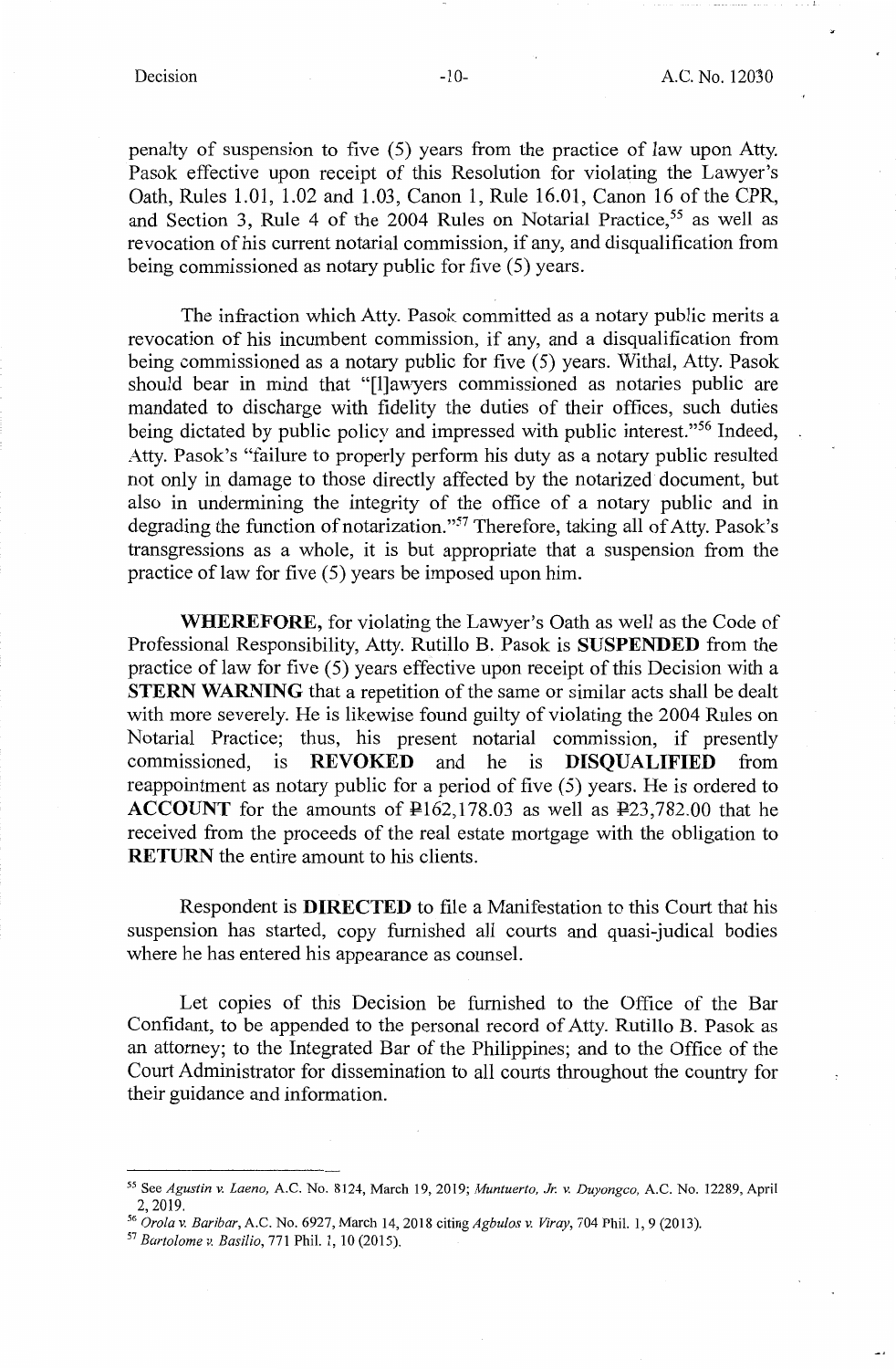**SO ORDERED.** 

**HERNANDO**  $R/$ PATIL.

Associate Justice

WE CONCUR:

DIOSDADO M. PERALTA Chief Justice

**ESTELA M. PERLAS-BERNABE** Associate Justice

**ZM.V.F. LEONEN MARV** 

Associate Justice

On official leave **ALFREDO BENJAMIN S. CAGUIOA**  Associate Justice

**ALEXAN** ~~~ **G. GESMUNDO** 

Associate Justice

eк

Associate Justice

AMY'C/LAZARO-JAVIER Associate Justice